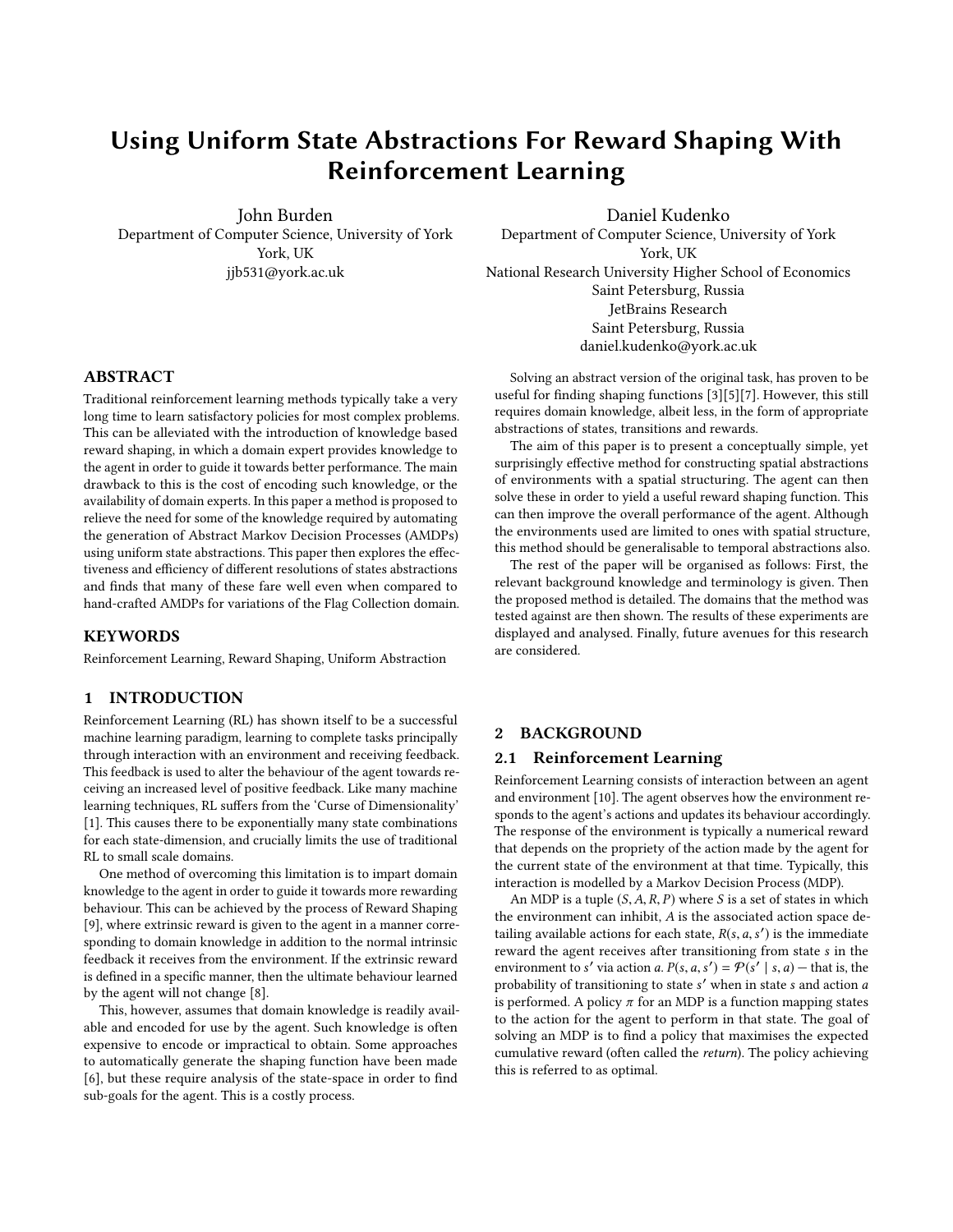Iterative approaches are often used to find the optimal policy. Algorithms based on these approaches often utilize temporaldifference (TD) updates, which update values of states  $V(s)$  or stateaction pairs  $Q(s, a)$ , based on estimates of these value functions at different times.

One fundamental TD algorithm is called Q-Learning [\[10\]](#page-5-7), and after each transition  $s \xrightarrow{a} s'$ , updates the Q values:

$$
Q(s, a) = Q(s, a) + \alpha(R(s, a, s') + \gamma \max_{a'} Q(s', a') - Q(s, a))
$$

Here  $\alpha$  is the learning rate, a measure indicating how to weight new information Q-values against old,  $\gamma$  is the discount factor, that weights regard for future reward as opposed to immediate.

When selecting actions, it is important to balance both "exploration and exploitation" [\[10\]](#page-5-7). This is necessary in order for the agent to avoid becoming trapped within locally optimum policies. To achieve this balance, the agent, with probability  $\epsilon$ , selects an available action at random. With probability  $1 - \epsilon$  the agent selects the action *a*, when in state *s*, that maximises the value of  $Q(s, a)$ .

In order to speed up the learning process, the agent can make multiple updates for each observation, following the trajectory of state-action pairs of which the agent has recently directly experienced. Each of these state-action pairs is recorded, and each of these pairs has an associated value referred to as its eligibility. This eligibility value is multiplied by the the temporal difference to create the new update value. This is done for all pairs in the trajectory. After an action is taken, the current state-action pair has its eligibility set to 1, and the other state-action pairs in the trajectory have their eligibility multiplied by some parameter  $\lambda \leq 1$ . The addition to Q-Learning speeds up propagation of the TD values through the state-action space. Q-Learning using these eligibility traces is referred to as  $Q(\lambda)$ -Learning [\[10\]](#page-5-7).

Despite the speed up in the learning process given by  $Q(\lambda)$ -Learning, the learning process is still intractably slow for many complex problems. This is due to the aforementioned Curse of Dimensionality. In order to overcome this issue, some form of generalisation or conveyance of knowledge to the agent is required. This motivates the creation of new models for RL to use in order to utilise these these approaches.

## 2.2 Abstract Markov Decision Processes

An Abstract Markov Decision Process (AMDP) is, much like an MDP, a tuple  $(T, A, R, P)$ . T is a set of *abstract* states. A is a set of abstract actions, corresponding to chains of primitive actions in the MDP. R is an abstract reward function, with  $R(t, a, t')$  denoting<br>the reward given when an agent moves from abstract state t to the reward given when an agent moves from abstract state  $t$  to t function, working in the same way as for an MDP. There exists also  $t'$  using abstract action  $a$ . Finally,  $P$  is the transition probability an abstraction function Z such that for  $s \in S$  of the associated MDP  $Z(s) = t$  denotes that state s is encapsulated by abstract state t. AMDPs are useful generalisations of large MDPs that reduce large, intricate problems to smaller, simpler ones.

## 2.3 Reward Shaping

One form of giving knowledge to the agent is reward shaping. Reward shaping consists of giving the agent some additional reward

 $F(s, a, s')$  that represents prior knowledge. This additional knowledge intuitively is used to steer the agent in the right direction edge intuitively is used to steer the agent in the right direction. With this additional reward the Q-Learning update becomes:

$$
Q(s, a) = Q(s, a) + \alpha (R(s, a, s') + F(s, a, s') + \gamma \max_{a'} Q(s', a') - Q(s, a))
$$

It has been shown that if this additional reward is given as the difference of the potential of the two states, that is,

$$
F(s, a, s') = \gamma \phi(s') - \phi(s)
$$

then the optimal policy will not change as a result of this extra reward [\[8\]](#page-5-2). Without this potential based reward shaping — using just arbitrary extra reward — the optimal policy can indeed change [\[9\]](#page-5-1). The main concern with reward shaping from a practical perspective is the origin of the potential function  $\phi$ . Defining some function that gives an indication of the "quality" of a transition is often time consuming or infeasible, due to the sheer number of such transitions.

## <span id="page-1-0"></span>2.4 Abstract Reward Shaping With AMDPs

One method of inducing a potential function with comparatively little external input is to solve an abstract version of the problem using an appropriate AMDP [\[3\]](#page-5-4). If this is done using value iteration, then there will be a value  $V(t)$ , for each abstract state  $t \in T$  of the AMDP. For each state  $s \in S$  of the MDP, the potential function for reward shaping can then be set to  $\phi(s) = \omega V(Z(t))$ , for some  $\omega$ used to tune the weighting given to this external reward, and the state abstraction function Z.

## 3 DOMAIN EXPERTS AND KNOWLEDGE REVISION

Domain experts can be used in order to construct appropriate AMDPs for specific environments [\[3\]](#page-5-4). This involves defining an abstraction function  $Z$  mapping low-level states to abstract states, as well as transition and reward functions for the AMDP. This hand-crafted AMDP can then be easily solved using value iteration before the learning process begins. Then it can be used for reward shaping in the manner given in section [2.4.](#page-1-0)

Whilst this approach certainly requires less input than defining  $\phi$  over every state, it can still be considerable work for the domain expert. Moreover, the suitable state abstractions may even be only partially known, or not known at all.

Domain experts are not infallible and will potentially make mistakes. Inaccuracies in reward shaping can lead to a slower convergence rate [\[2\]](#page-5-8). This has been addressed using knowledge revision for AMDPs [\[4\]](#page-5-9). In this approach, the abstract agent updates its transition probabilities to reflect its experiences. During each episode, the agent records which abstract transitions  $t \xrightarrow{a} t'$  are used. At the and of the enjoyed the agent applies the following undate rule the end of the episode, the agent applies the following update rule to each transition in the AMDP. The AMDP is then resolved.

$$
P(t, a, t') = \begin{cases} P(t, a, t') + \alpha(1 - P(t, a, t')), if t \xrightarrow{a} t' \text{occurred} \\ P(t, a, t') + \alpha(0 - P(t, a, t')), \text{otherwise} \end{cases}
$$

Principally, doing this causes states that are not visited to have a lower probability attached to their associated transitions. States may not be visited due to incorrect domain knowledge or due to poor expected long-term reward. This yields lower values for  $V(s)$ ,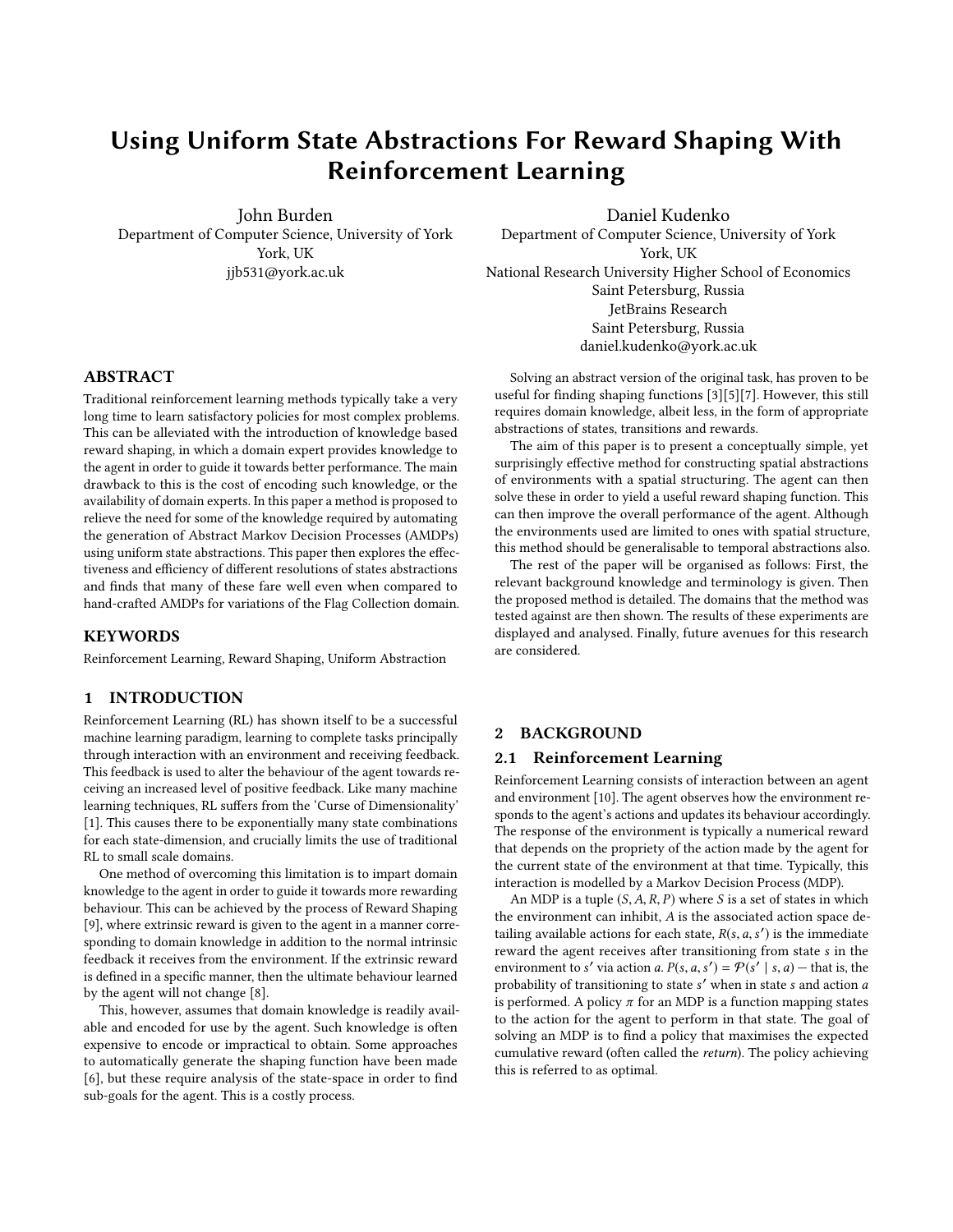which in turn reduces the probability that AMDP will attempt to utilize these states for shaping. The downside to this approach is that resolving the AMDP can be very costly, depending on its size.

# 4 EXPERIMENTAL DOMAIN

The environment that will be used to evaluate various abstractions for RL is the Flag Collection domain.

The Flag Collection domain is an augmentation of the navigational Gridworld environment. The agent is tasked with traversing a grid of cells, locating and picking up flags and taking them to the goal. The states of the environment are the grid cells, as well as which flags have been picked up so far. The agent can move in the four cardinal directions one cell at a time. In this environment the agent is given reward zero after almost every transition. The exceptions to this are when it reaches the goal, at which point the agent receives a reward proportional to number of flags collected (1000 times the number of flags collected). The agent also receives a smaller reward of 100 when it picks up a flag. The agent's task is made more difficult by impassable walls, spread throughout the domain. Further, the domain does not "roll", the agent cannot move out of the area and reappear on the other side. Episodes within the flag domain only terminate when the agent reaches the goal state.

The Flag Collection environment has intuitive abstractions. Abstract states are in the form of 'rooms', which are defined as collections of adjacent cells. Rooms are often formed naturally by walls within the environment, which limit movement. Abstract transitions are simply transitions between rooms instead of individual cells.

The Flag Collection domain was also selected for its scalability — it can be arbitrarily large with many flags. It also has been extensively used to evaluate RL algorithms and therefore is a solid choice for comparing the results here against benchmarks.

Different factors of this domain may markedly change the difficulty for an agent to complete its task. These factors may include parameters such as the connectivity of the rooms making up the environment, the presence of wide open spaces, long corridors, the total number of states, among others. In order to assess the utility of any RL method it seems prudent to test the method on multiple Flag Collection domains, each expressing a factor that may affect performance. As such, six variations on the domain were evaluated in this paper. These variations are shown in figure [1.](#page-3-0)

It is worth mentioning that not all environments naturally have such a spatial structure like the Flag Collection domain. In Section [7.1.1](#page-5-10) it is described how this method could be extended to deal with temporal abstractions.

These variations are additionally described in Table [1.](#page-4-0)

## <span id="page-2-0"></span>5 METHOD

Bestowing to the agent knowledge from a domain expert, whilst having been shown to be helpful, is sometimes intractable or impractical. This is often due to lack of knowledgeable domain experts or the expense of encoding the appropriate knowledge. The method presented here attempts to recover some of the benefits of providing such knowledge, without the associated costs or time sinks. This is achieved using a simple uniform partitioning of the environment

into abstract states and combining this with AMDP-based reward shaping.

For the purposes of this paper, a 'tiling' of an environment will refer to a partition of the environment into uniform shapes of equal size. The size of these tilings will be denoted by how many constituent concrete states make up each individual tile. For example, if a two dimensional environment is tiled using a  $3 \times 3$  tiling, then each tile is a square containing  $3^2$  cells.

In the aid of reducing confusion over nomenclature, when referring to the distinct method of 'Tile Coding' [\[10\]](#page-5-7), the full name shall be used in order to distinguish it from the method presented here.

To begin the method presented by this paper, take an environment and tile it using an appropriate sized tiling — the appropriate size will often depend on time available and the size of the environment — it can be considered a hyper-parameter of the system. This tiling partition is then to be used to construct the corresponding AMDP in order to be used for AMDP reward shaping. The state abstraction function will be given as the mapping from concrete state to tile. The abstract actions available in each state are moving to adjacent tiles in the abstract state space.

The abstract reward is defined in such a way to represent a simplified version of the reward, essentially representing a manner of measuring the "success" of the agent. Abstract rewards are usually quite sparse. For instance, there may be zero reward entirely until the end of an episode, where a single evaluation of performance is given, say for a number of tasks completed. In order for this to be realisable, the abstract agent may need to be told in which abstract states certain tasks can be completed. This, unfortunately, is provided by external domain knowledge. However this was always present in hand labelled abstractions used in previous work [\[9\]](#page-5-1). There is still significantly less information given to the agent, as the abstract states or transitions in this method are determined automatically. From needing domain knowledge of the abstract states, available transitions and abstract rewards, this method reduces the required knowledge to just abstract rewards.

Once this AMDP is constructed, value iteration is used to calculate  $V(s)$  for each abstract state. Then, as is typical for AMDP reward shaping, the extrinsic reward is defined as

 $F(s, a, s') = \gamma \phi(s') - \phi(s) = \gamma \omega V(Z(s')) - \omega V(Z(s))$ 

where *Z* is the state abstraction function.

#### 5.1 Difference From Tile Coding

It is important to distinguish the method proposed by this paper from Tile Coding. Tile Coding is a technique for RL to help the agent to generalise states, especially for continuous domains [\[10\]](#page-5-7). Tile Coding does this by having a number of 'Tilings' that are larger than the state space. Each tiling consists of a number of 'active tiles' which partition the state space. All of the tilings are offset from each other by a known amount. This possibly changes which active tiles each state is part of for each tiling. Each state now belongs to exactly one active tile for each tiling. This leads to a feature vector representation mapping local groups of states to the same vector. These vectors are then used for function approximation RL methods, where the agent learns over the Tile-space.

Whilst Tile Coding seems similar to the method proposed at first glance, there are a few important differences to note.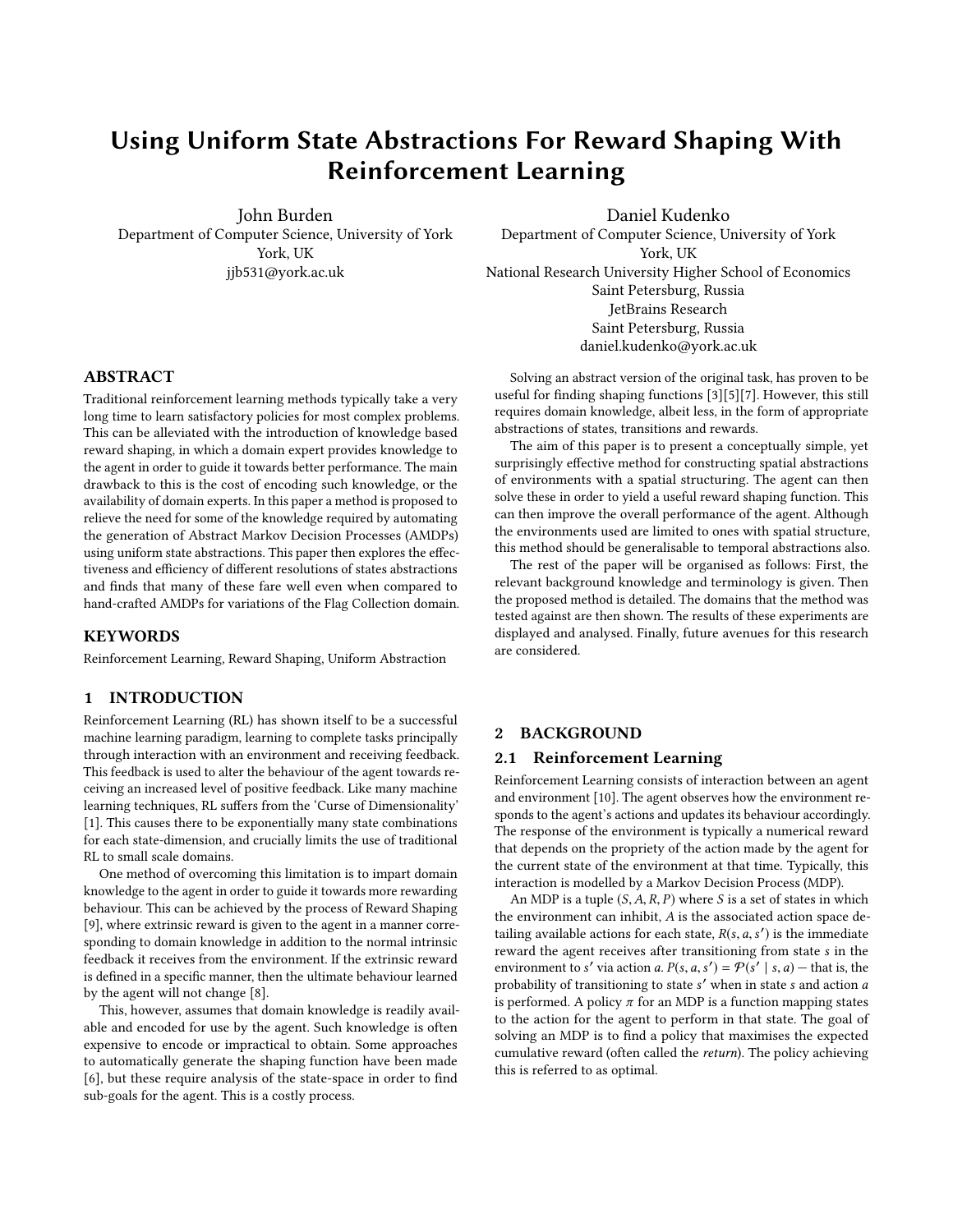<span id="page-3-0"></span>

Figure 1: Graphic representation of each variation on the Flag Collecting domain. The agent begins at the red cell marked 'S' and must traverse to the green cell marked 'G', whilst moving through yellow flag cells marked 'F'.

First is the fact that due to the offset of each Tiling in Tile Coding, updates to one specific feature vector can affect surrounding feature vectors also, namely the ones that share other active tiles. This is not possible in the proposed method, since only one Tiling is used, and therefore no active tiles are shared. Whilst this may seem like a disadvantage for the proposed method, it does allow this method to view the active tiles as abstract states in an AMDP. This allows the solving of this AMDP and use in reward shaping. This is not

possible with Tile Coding whilst retaining the sharing of active tiles in feature vectors.

Secondly, and more importantly, is that when Tile Coding is used with Function Approximation RL methods, the agent loses the ability to distinguish between states mapping to the same feature vector. Indeed, this is the whole point, as it reduces the different number of state-action pairs to learn values for. When the actions of the agent are limited, this can hinder the ability of the agent to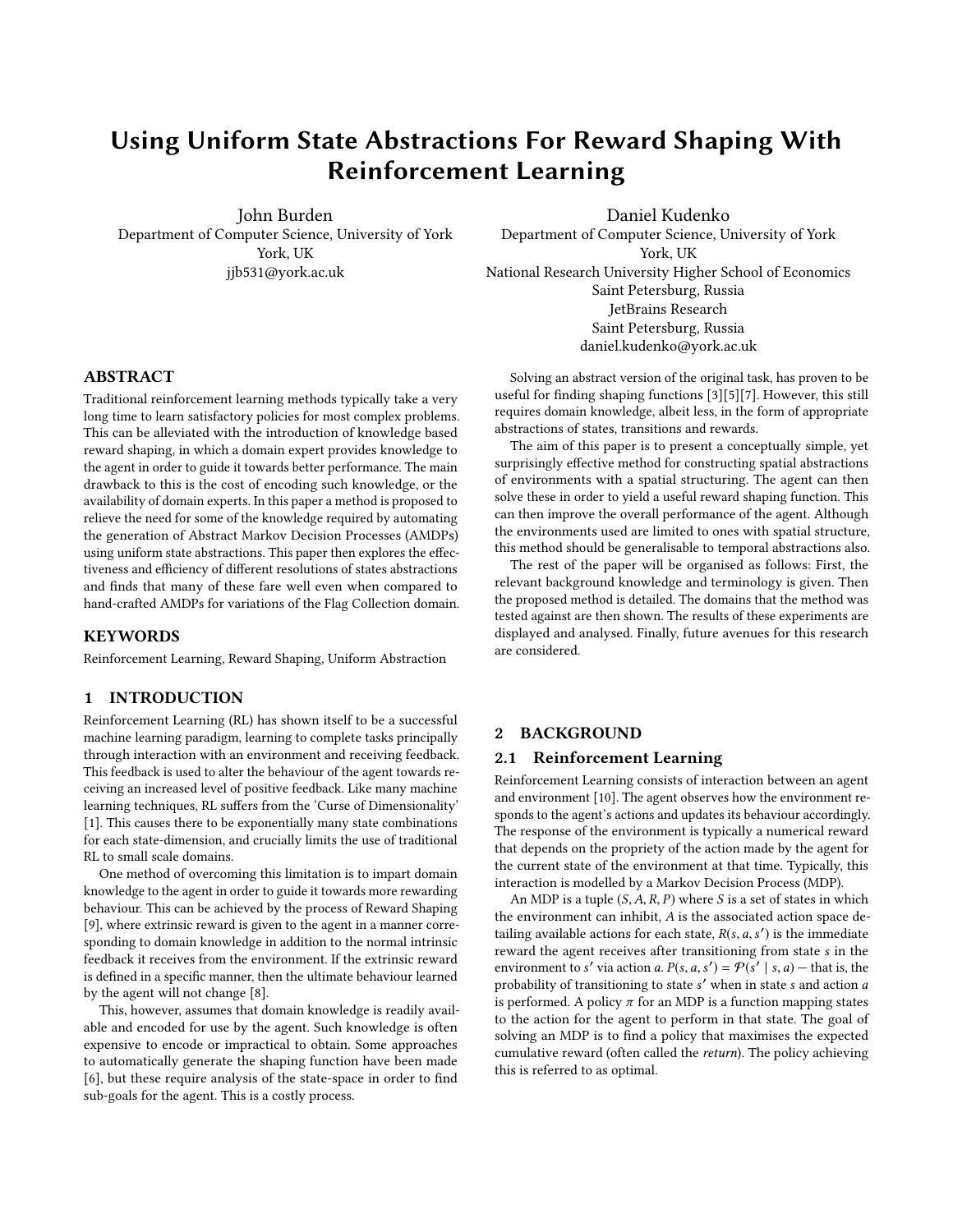<span id="page-4-0"></span>

| Name                     | Description                                                                                                       |
|--------------------------|-------------------------------------------------------------------------------------------------------------------|
| Basic                    | This is the basic environment for the Flag Collection domain. This has been used to test many RL algorithms       |
|                          | previously and serves as a standard benchmark [2][4].                                                             |
| Big                      | The 'Big' variation is the same as the the basic one, except every cell in the basic environment becomes a set of |
|                          | 3x3 cells. This increase in size will test the scalability of the method.                                         |
| Open                     | This variation is mostly open space with a few obstacles to traverse around. This variation was selected to see   |
|                          | how the agent handles a lot of wide open space and many action choices available.                                 |
| <b>Strips</b>            | The 'Strips' variation is composed of rooms of long, thin strips. These were chosen to directly contradict the    |
|                          | assumptions made by the upcoming method that abstractions are uniformly square. This was done in order to         |
|                          | see if the agent is able to adapt to environments that are very different from their abstract representation.     |
| <b>High Connectivity</b> | The 'High Connectivity' environment is full of rooms that are very interconnected. This fits with the abstract    |
|                          | agents assumption that it can always transition from one room to the next.                                        |
| Low Connectivity         | The 'Low Connectivity' variation uses the same room layout as the 'High Connectivity' variation, except now       |
|                          | the agent cannot transition between most rooms. More walls are present to block off its movement. Both the        |
|                          | high and low connectivity versions were selected in order to compare how the agent copes when transitions the     |
|                          | abstract agent uses for shaping do not exist.                                                                     |
|                          |                                                                                                                   |

Table 1: Descriptions of the variations on the Flag Collection domain that were selected.

navigate the state space successfully, as before it may have chained together different actions within one group of states that map to the same feature vector. Using Tile Coding, it cannot do this, and in each feature vector, the agent can perform only one action. In environments that require high levels of precision — such as the Flag Collection domain — this can lead to the agent becoming unable to complete the task. This disadvantage is not shared with the proposed method, the agent never loses the ability to distinguish between different states, regardless of which tile these states map to under the tiling. This allows the agent to still achieve precision even when actions are limited.

Both of these differences together make Tile Coding not suitable for environments in which actions are limited and precision is required - a flaw not shared by the proposed method.

## 6 EXPERIMENTAL RESULTS

The results from using the proposed method in Section [5](#page-2-0) are now given. Each variation of the Flag Collection environment was completed by the agent ten times. The results shown are the mean values of each attempt. The uniform tiling was performed using tiles of varying sizes depending on the variation size — but typically using tiles from size  $3 \times 3$  up to  $10 \times 10$ . The agent also completed each variation using a 'True' hand-labelled abstraction to represent perfect knowledge, as well as an agent that uses no reward shaping  $-$  just the standard  $Q(\lambda)$  algorithm.

Each algorithm used the same parameters, with the exception of the number of episodes the agent was tested on  $-$  this was tuned for each agent to show the differences in convergence times easier to visualise. The parameters used were  $\alpha = 0.1$ ,  $\lambda = 0.9$ ,  $\gamma = 0.99$ ,  $\omega$  = 20, and  $\epsilon$  = 0.5 initially and linearly decaying to 0.05. These parameters were all found empirically to give strong results over a wide range of environment variations and abstractions.

In Figure [3a](#page-6-0) there is a clear trend showing that many of the uniform tilings actually can compete with hand-labelled examples, and sometimes even converge quicker. This is actually quite intuitive, as using smaller tilings over a state-space will typically yield more transitions between abstract states. This means that there are more

<span id="page-4-1"></span>

Figure 2: Time taken to solve each abstraction and simulate 10,000 episodes for the basic Flag Collection domain

states in which reward shaping is fully utilised, as  $\phi(s) = \phi(s')$  if hoth s s'  $\epsilon$  t for abstract state t. The extrinsic reward is then equal both s,  $s' \in t$  for abstract state t. The extrinsic reward is then equal to  $\frac{v \phi(s') - \phi(s)}{h} = \frac{v - 1}{\phi(s)}$  In the case of the these experiments to  $\gamma \phi(s') - \phi(s) = (\gamma - 1)\phi(s)$ . In the case of the these experiments, the extrinsic reward then becomes  $-0.01 \times \phi(s)$ . The point here is the extrinsic reward then becomes  $-0.01 \times \phi(s)$ . The point here is that having more state transitions with a high extrinsic reward will give the agent more guidance.

Whilst using smaller tilings may improve the number of episodes required to converge to a near-optimal policy, solving the AMDP created becomes harder the more abstract states it has. In Figure [2](#page-4-1) the time taken to solve each abstraction and simulate 10000 episodes is shown. This figure shows the vast increase in time required for smaller tilings. Many of the smaller tilings take much longer than the hand labelled abstraction. However, the 5x5 tiling actually takes a time comparable to this hand labelled abstraction. The 5x5 tiling and hand labelled abstraction both perform similarly. This is a very positive result due to the difference in knowledge given to each agent and abstraction. The larger tilings take much less time, and although they perform worse than the hand labelled